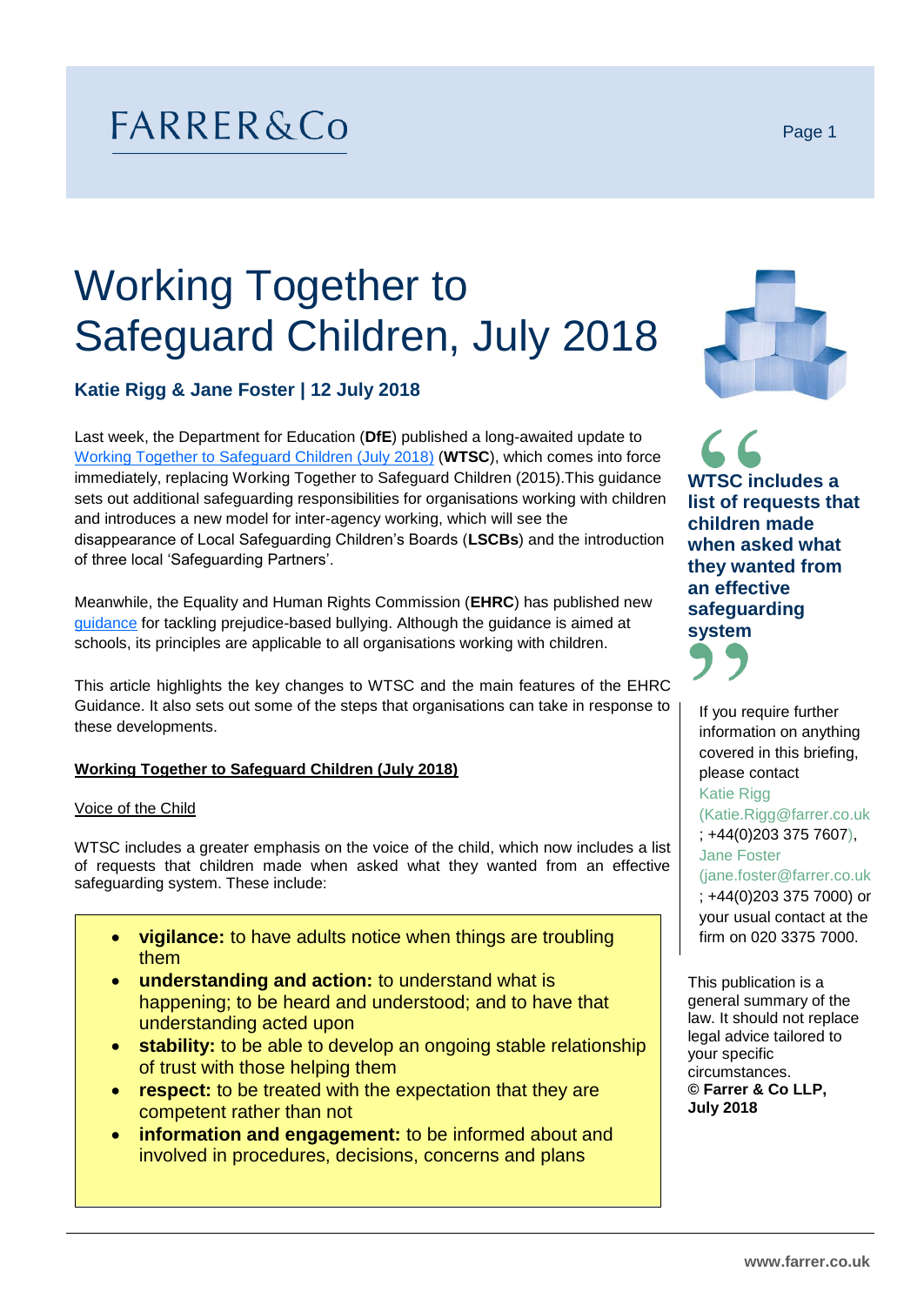- **explanation:** to be informed of the outcome of assessments and decisions and reasons when their views have not met with a positive response
- **support:** to be provided with support in their own right as well as a member of their family
- **advocacy:** to be provided with advocacy to assist them in putting forward their views
- **protection:** to be protected against all forms of abuse and discrimination and the right to special protection and help if a refugee

WTSC makes it clear that these requests should guide the behaviour of all practitioners working with children. WTSC also now requires practitioners to put in place special provision to support dialogue with children who have communication difficulties, unaccompanied children, refugees and those children who are victims of modern slavery and/or trafficking.

#### Organisations' Safeguarding Duties

There is an increased focus on the safeguarding duties of 'organisations', which are now mentioned alongside 'agencies' throughout WTSC.

Chapter Two of WTSC sets out the safeguarding duties of organisations working with children. The list of organisations has been expanded. In addition to **statutory agencies, schools and colleges, voluntary, faith-based, and private sectors**, WTSC now also refers:

- **to Sports Clubs/Organisations** these are required to have in place the safeguarding arrangements described in Chapter Two of the Guidance (set out below). WTSC now requires all National Governing Bodies of Sport that receive funding from either Sport England or UK Sport to aim to meet the[, Standards for](https://thecpsu.org.uk/resource-library/2013/standards-for-safeguarding-and-protecting-children-in-sport/)  [Safeguarding and Protection Children in Sport,](https://thecpsu.org.uk/resource-library/2013/standards-for-safeguarding-and-protecting-children-in-sport/) issued by the Child Protection in Sport Unit.
- **to Charity and Social Enterprise Organisations** previous references to 'voluntary sector' have been replaced by 'voluntary, charity, social enterprise' (VCSE), which are required to have appropriate arrangements in place to safeguard children from harm. WTSC now includes specific requirements on charity trustees who are 'responsible for ensuring that those benefitting from, or working with, their charity, are not harmed in any way through contact with it'. WTSC also directs charities to the Charity Commission's [Strategy for dealing](https://www.gov.uk/government/publications/strategy-for-dealing-with-safeguarding-issues-in-charities)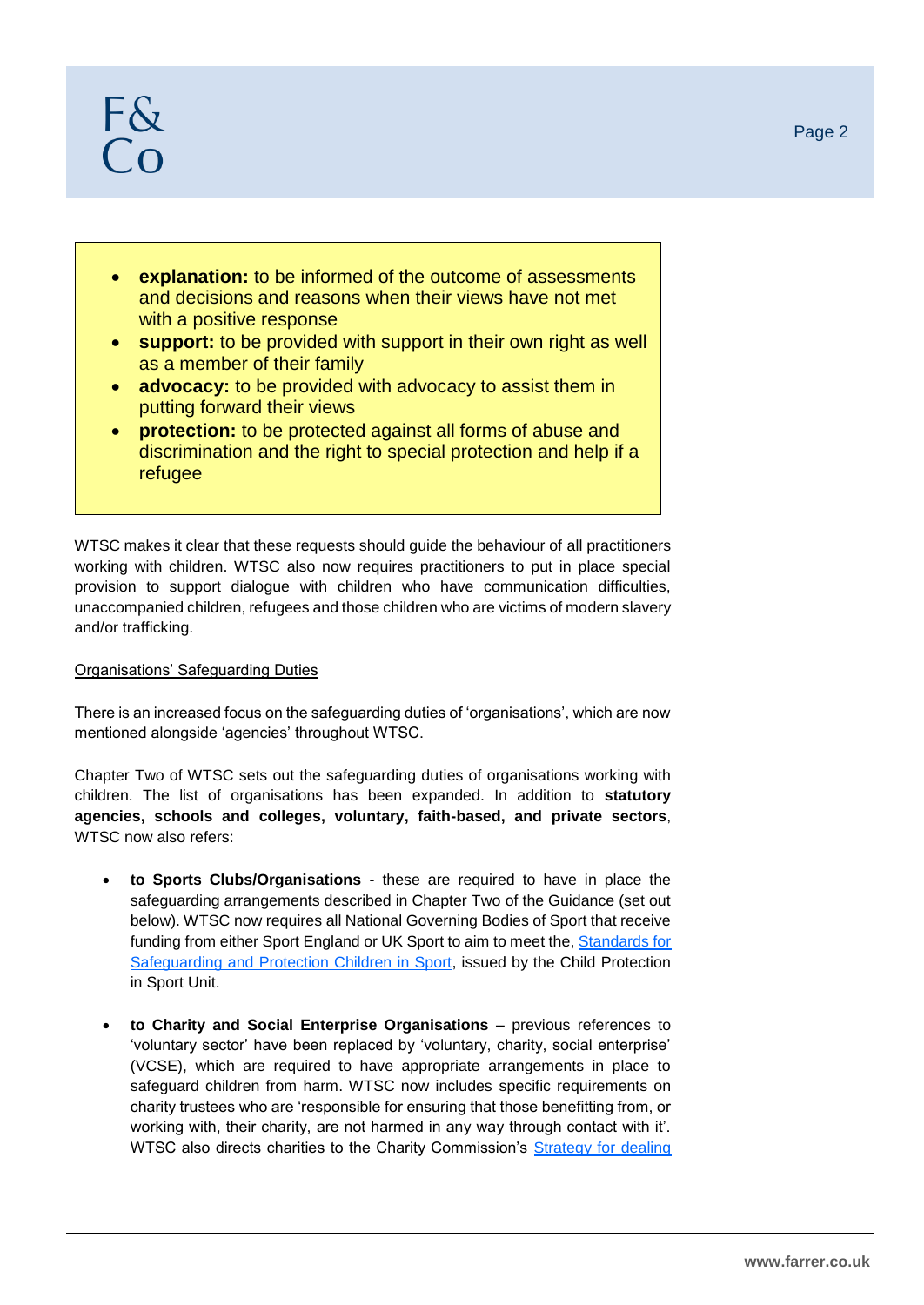[with safeguarding issues in charities,](https://www.gov.uk/government/publications/strategy-for-dealing-with-safeguarding-issues-in-charities) and requires charities to follow Charity Commission guidance on charity compliance.

WTSC also includes additional requirements for organisations that were referred to in the previous version of the guidance. For example, **Early Years providers** now need to ensure that they are alert to any issues of concern in the child's life and that they implement a policy and procedures to safeguard children. This policy must include an explanation of the action to be taken when there are safeguarding concerns about a child and in the event of an allegation being made against a member of staff. It must also cover the use of mobile phones and cameras in the setting, and training must enable staff to understand their safeguarding policy and procedures.

In addition to these specific requirements, all organisations referred to in Chapter Two are required to comply with the general responsibilities set out in this Chapter, which are primarily set out at Paragraphs 3 to 9. As with the previous version of the guidance, organisations are required to have in place arrangements that reflect the importance of safeguarding and promoting the welfare of children. The list of examples that fall within this overarching responsibility has been expanded to include:

- The senior board level that takes leadership responsibility for the safeguarding arrangements must now have **the required knowledge, skills and expertise or be sufficiently qualified and experienced** to undertake the role;
- **Clear escalation policies** for staff to follow when their child safeguarding concerns are not being addressed within their organisation or by other agencies;
- **Ongoing safe working practices**; and
- **Creating a culture, of safety, equality and protection** within the services they provide.

#### Multi-Agency Working – Local Safeguarding Partners

In May 2016 Alan Wood's review of the role and functions of LSCBs was published. This review proposed a new multi-agency child safeguarding model that was designed to ensure collective accountability across local authorities, the police and health. The review's key recommendations are now included in the Children and Social Work Act 2017, and in WTSC.

#### *What are the key changes?*

Under the new model LSCBs will be disbanded and replaced with a partnership system whereby three local Safeguarding Partners will have a shared and equal duty to 'make arrangements' to work with each other and with the 'relevant agencies' that they select, to safeguard and promote the welfare of all children in their local area, and to act as a strategic leadership group in supporting and engaging others.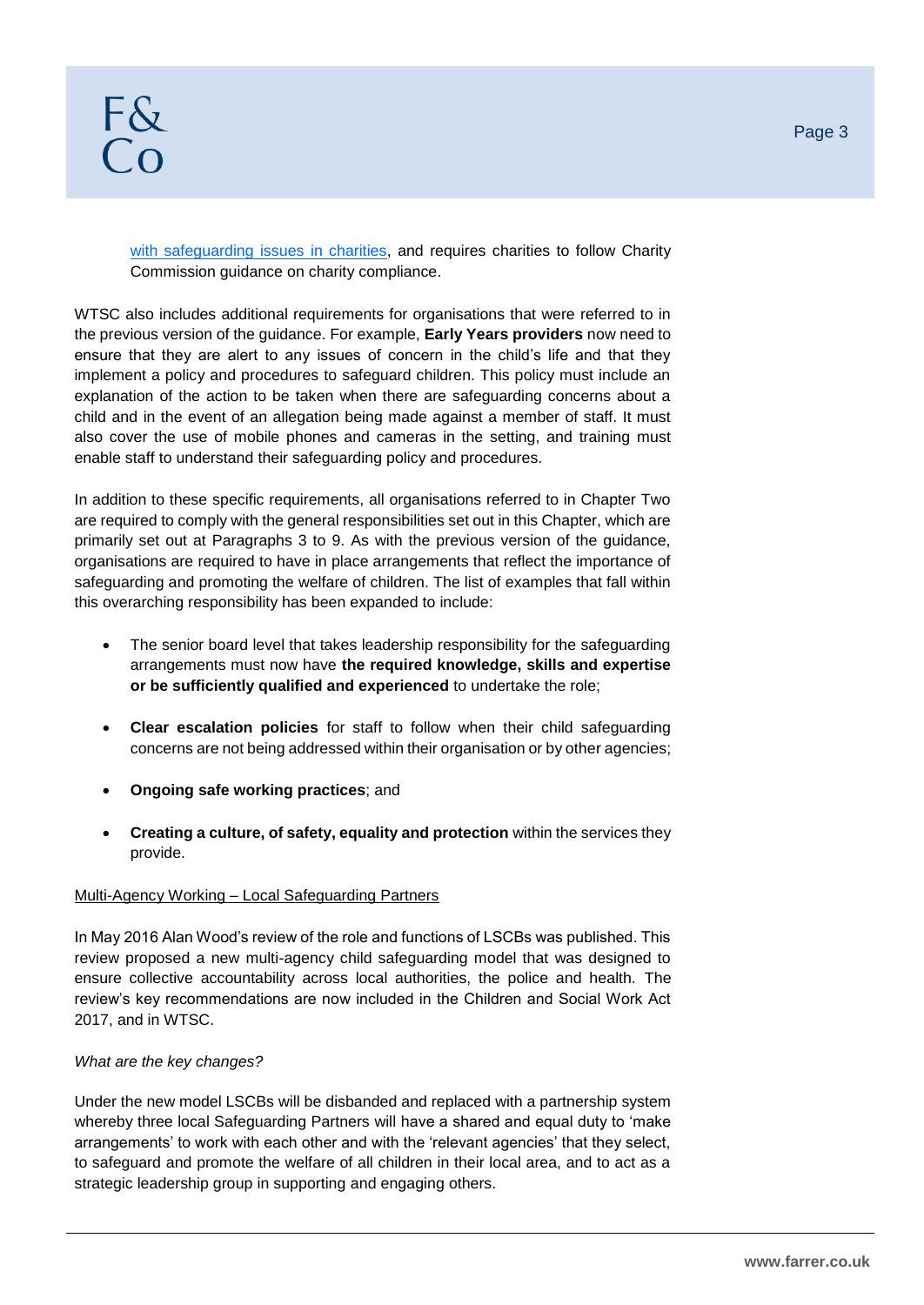The new model places greater emphasis on partnership working across organisations and agencies, with WTSC repeatedly emphasizing the risks to children and inefficiencies that can be caused by fragmented provision of services. It urges Safeguarding Partners and other local organisations to develop processes that facilitate action beyond usual institutional constraints, and to share and 'co-own' the vision for how to achieve improved outcomes for vulnerable children.

#### *When will these changes take place?*

The DfE has published [transitional guidance](https://assets.publishing.service.gov.uk/government/uploads/system/uploads/attachment_data/file/722306/Working_Together-transitional_guidance.pdf) for LSCBs, local authorities, safeguarding partners, child death review partners and the Child Safeguarding Practice Review Panel, which provides guidance on how local authorities can transition from the current model to the new model. This guidance makes it clear that this transition must be completed by **29 September 2019**.

*Who are the local Safeguarding Partners and Relevant Agencies?*

#### **The three local Safeguarding Partners**

- ❖ the Local Authority;
- ❖ a clinical commissioning group for an area, any part of which falls within the local authority; and
- $\cdot \cdot$  the chief officer of police for a police area, any part of which falls within the local authority area.

The geographical boundaries for the new arrangements are based on local authority areas. Every local authority, clinical commissioning group and police force must be covered by a local safeguarding arrangement.

#### **Relevant agencies**

l

Relevant agencies are those organisations and agencies whose involvement the Safeguarding Partners consider is required to safeguard and promote the welfare of local children. For local arrangements to be effective, they should engage organisations and agencies that can work in a collaborative way to provide targeted support to children and families as appropriate.

For the purposes of the underlying Regulations,<sup>1</sup> relevant agencies include (but are not limited to):

❖ proprietors of independent schools<sup>2</sup> and Academy schools<sup>3</sup> including 16-19 Academies<sup>4</sup> and alternative provision Academies;<sup>5</sup>

**WTSC urges Safeguarding Partners and other local organisations to develop processes that facilitate action beyond usual institutional constraints.**



<sup>1</sup> [The Child Safeguarding Practice Review and Relevant Agency \(England\) Regulations 2018](http://www.legislation.gov.uk/uksi/2018/789/contents/made)

<sup>&</sup>lt;sup>2</sup> registered under section 95(1) of the Education and Skills Act 2008( $\frac{4}{3}$ )

<sup>&</sup>lt;sup>3</sup> within the meaning given by section 1A of the Academies Act 2010( $\underline{1}$ )

<sup>4</sup> within the meaning given by section 1B of the Academies Act 2010 <sup>5</sup> within the meaning given by section 1C of the Academies Act 2010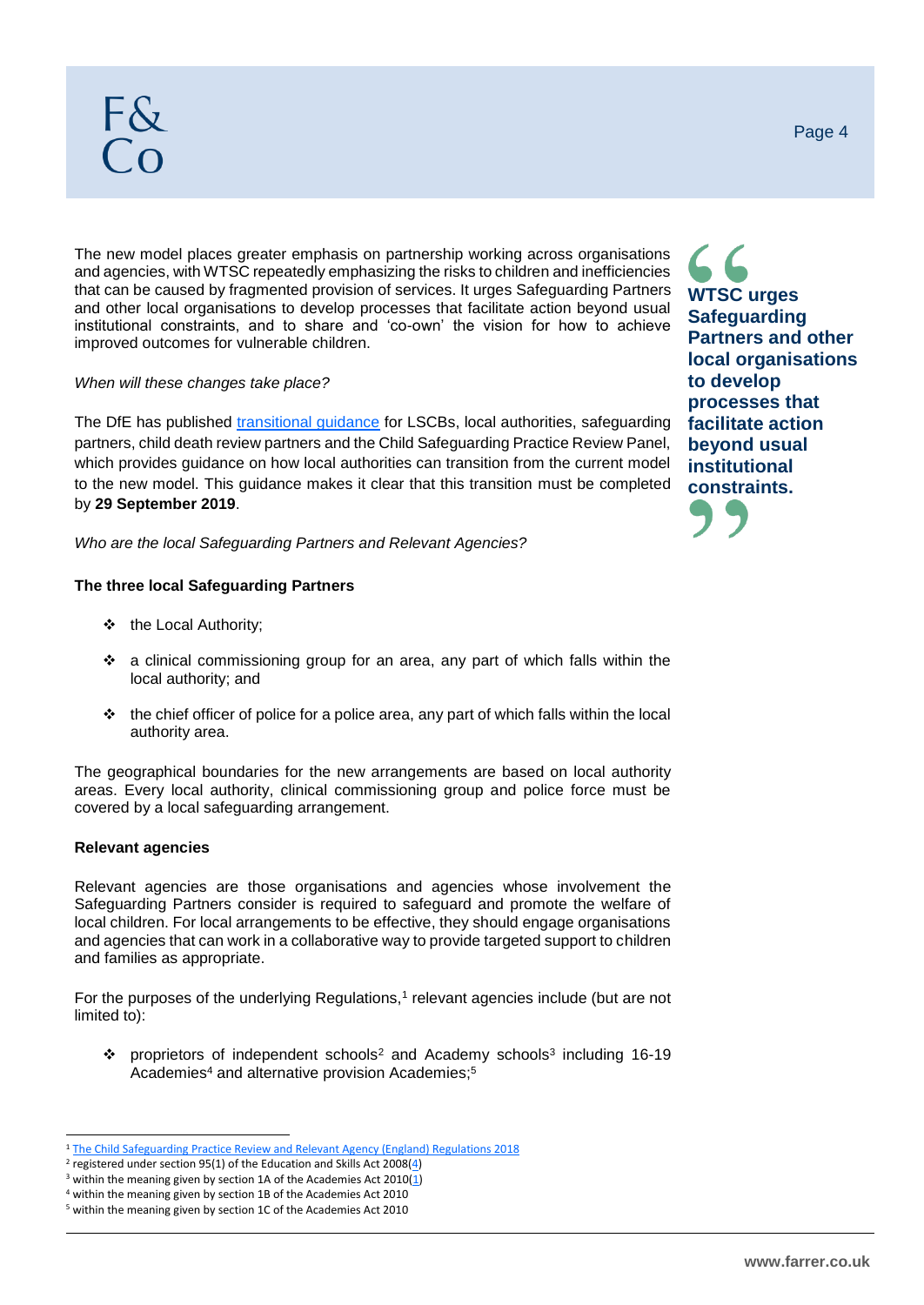- ❖ the governing body of a maintained school<sup>6</sup> and nursery school;<sup>7</sup>
- pupil referral units;<sup>8</sup>
- ❖ charities;<sup>9</sup>
- $\div$  religious organisations;<sup>10</sup> and
- ❖ any person or body involved in the provision, supervision or oversight of sport or leisure.

WTSC allows any national or local organisation to be named as a 'relevant agency' in the local safeguarding procedures (see below), regardless of whether they constitute a 'relevant agency' for the purposes of these underlying Regulations.

#### *How will the new child safeguarding model work in practice?*

WTSC leaves it to the local Safeguarding Partners to reach their own conclusions on how best to discharge their safeguarding duties and achieve active engagement of individual institutions in a meaningful way. Local arrangements may therefore differ significantly from one another. WTSC does include some requirements that all local arrangements should comply with, including that Safeguarding Partners and relevant agencies should:

- ❖ **develop and publish procedures** which must include:
- arrangements for the Safeguarding Partners to work together to identify and respond to the needs of children in their area;
- arrangements for commissioning and publishing local child safeguarding practice reviews;
- arrangements for independent scrutiny of the effectiveness of the arrangements;
- names of all organisations and agencies that the Safeguarding Partners will work with and an explanation of how they will collaborate and work together to improve outcomes for children and families;
- information about how inter-agency training will be commissioned, delivered and monitored for impact; and

l

 $6$  within the meaning given by section 20(7) of the School Standards and Framework Act 1998( $2$ )

 $7$  within the meaning given by section 22(9) of the School Standards and Framework Act 1998

<sup>&</sup>lt;sup>8</sup> unit within the meaning given by section 19(2) of the Education Act 1996[\(3\)](http://www.legislation.gov.uk/uksi/2018/789/schedule/made#f00007)

<sup>&</sup>lt;sup>9</sup> as defined in section 1 of the Charities Act 2011[\(29\)](http://www.legislation.gov.uk/uksi/2018/789/schedule/made#f00033)

<sup>&</sup>lt;sup>10</sup> as set out in regulation 34 of, and Schedule 3 to, the School Admissions (Admission Arrangements and Co-ordination of Admission Arrangements) (England) Regulations 2012[\(30\)](http://www.legislation.gov.uk/uksi/2018/789/schedule/made#f00034)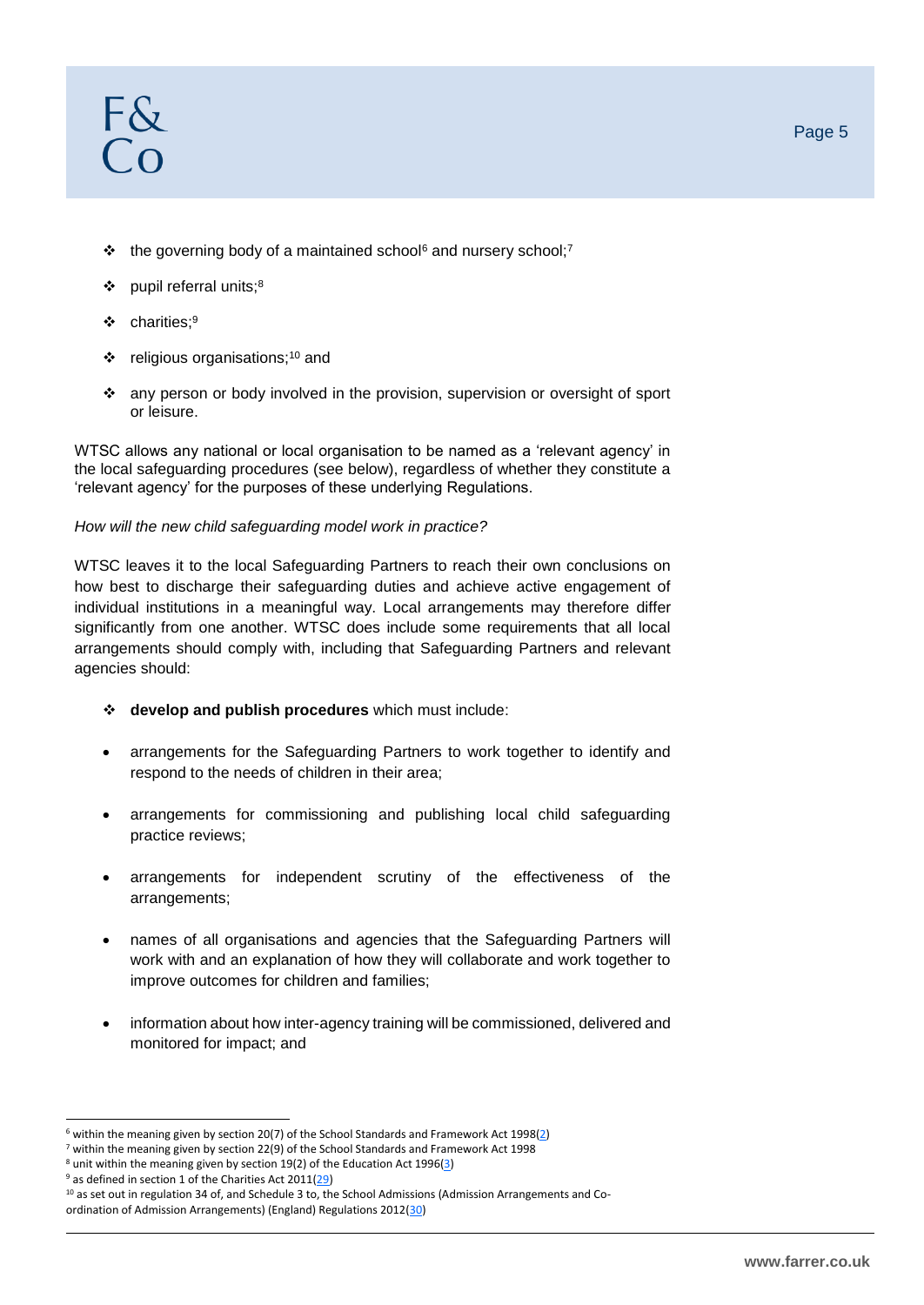- an explanation of how the arrangements will be funded. The WTSC requires the Safeguarding Partners will be responsible for agreeing the level of funding secured from each partner, and any contributions from relevant agencies, to support local arrangements.
- ❖ **develop and publish local protocols for assessment**, which should clarify how organisations, agencies and practitioners undertaking assessments and providing services can make contributions, and how children and families can challenge assessments. These should also ensure that different assessments are co-ordinated and that children do not become lost between different organisational procedures;
- ❖ **monitor the effectiveness of inter-agency training** on the partnership's child protection arrangements, including early help;
- ❖ **publish a threshold document** which should include the process for the early help assessment, the criteria, including the level of need, for when a case should be referred to local authority children's social care for assessment and for statutory services, and clear procedures and processes for a number of cases including those relating to the abuse, neglect and exploitation of children; and
- ❖ **publish a report at least once a year** setting out what the Safeguarding Partners have done as a result of the arrangements, and how effective these arrangements have been in practice.

#### *How will Serious Case Reviews (SCRs) and child death reviews be carried out under the new model?*

Under the new model SCRs will be replaced with **Child Safeguarding Practice Reviews (CSPR)**. These may be carried out at a local level or, where they raise issues that are complex or of national importance, they may be overseen by the newly created Child Safeguarding Practice Review Panel. The Safeguarding Partners are responsible for identifying cases that require a CSPR. The key criteria for triggering a CSPR remains the same as for SCRs, namely where (i) abuse or neglect of a child is known or suspected; and (ii) the child has died or been seriously harmed, albeit the definition of 'serious harm' has changed slightly. Although under the old model, where these criteria were met a SCR was automatically triggered, that is no longer the case under the new model where safeguarding Partners will have discretion over whether a CSPR is necessary. As with SCRs, a CSPR may be commissioned where the criteria are not met. WTSC includes a helpful list of additional criteria for Safeguarding Partners to consider when determining whether to carry out a CSPR. In addition, a new model for child death reviews is in place with local authorities and clinical commissioning groups as the child death review partners who must make arrangements to review all deaths of children normally resident in their area.

#### *How will organisations' safeguarding duties change under in the new model?*

The nature and extent of change will depend on the local safeguarding procedures that are developed and published by the Safeguarding Partners and relevant agencies. Organisations that are named in the local safeguarding procedures may be required to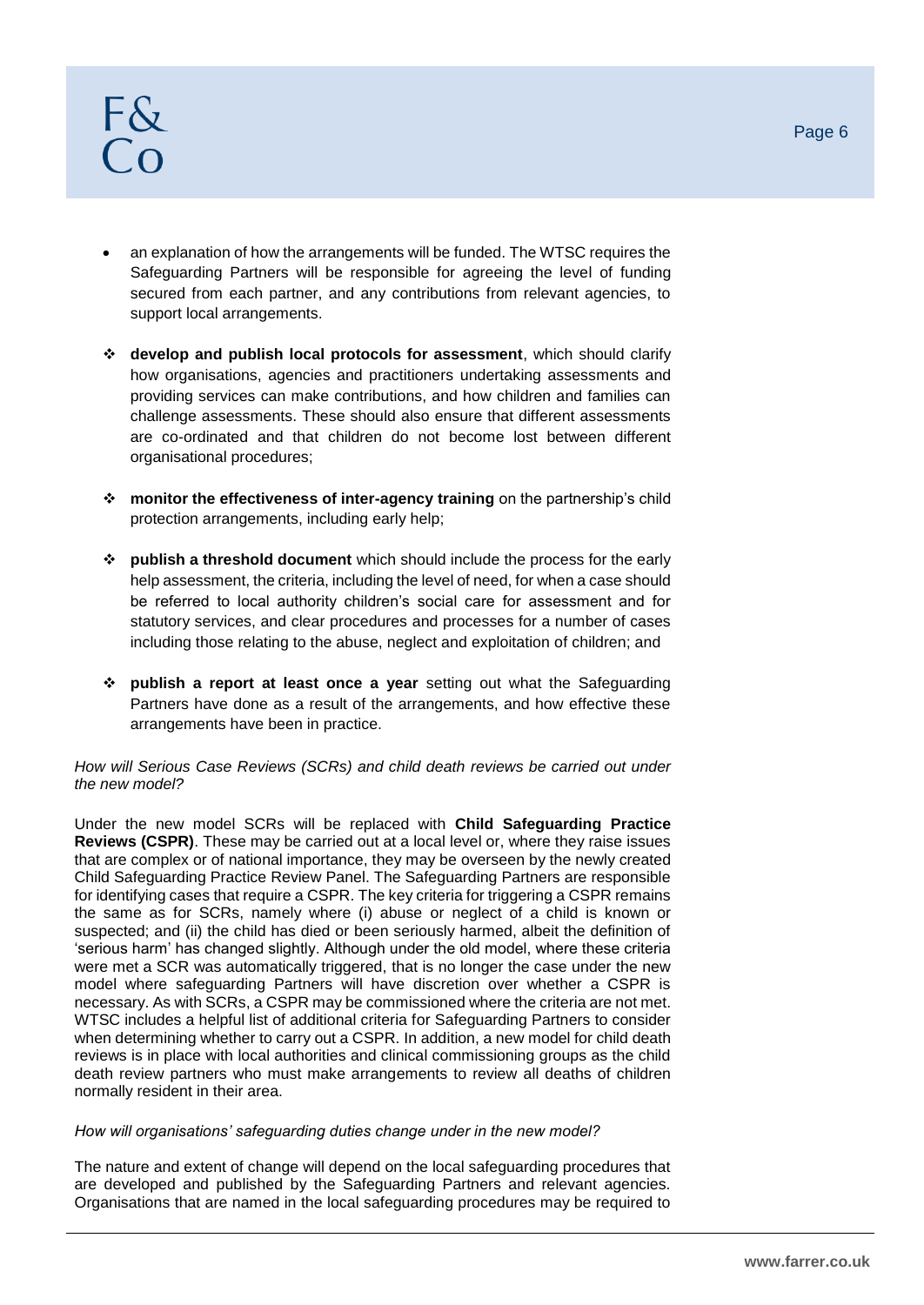contribute to funding the local arrangements (see above). Named organisations that also constitute a 'relevant agency' for the purposes of the underlying Regulations will also be under a statutory duty to comply with local safeguarding arrangements. WTSC states that it expects schools, colleges and other educational providers to be named as relevant agencies in the procedures. It is silent on whether it expects charities, sports clubs/organisations and faith-based organisations also to be named, and it makes it clear that the number and identity of named organisations should change over time. Organisations that are not named in the local procedures can nonetheless be asked to cooperate as part of the local arrangements and should do so.

Once the new model is in place, organisations will be expected to engage actively with, challenge appropriately and hold to account their local Safeguarding Partners and relevant agencies, always following up concerns if they are not satisfied with the response from a local organisation or agency. They will also be required to inform the Safeguarding Partners of any incident which they think should be considered for a CSPR.

#### Other changes to WTSC

**Contextual safeguarding -** WTSC includes a new section on contextual safeguarding which clearly explains how children may be vulnerable to abuse or exploitation from contexts outside their families such as their school, peer groups, wider community and/or online. WTSC requires practitioners who are carrying out assessments on children to consider whether wider environmental factors are present in a child's life and are a threat to their safety and/or welfare. It also states that interventions should focus on addressing any wider environmental factors that have been identified is the assessment, and should look to support parents and carers to keep the child safe and understand and assess any potential risks to the child.

**Information Sharing -** WTSC places greater emphasis on information sharing, requiring practitioners to be proactive about sharing information to protect children. It also requires practitioners to be alert to sharing information about any adults with whom the child has contact, which may impact on the child's safety or welfare. WTSC makes it clear that information may be shared without consent in certain circumstances. It also includes a 'myth-busting' guide which dispels myths such as 'data protection legislation is a barrier to sharing information'. The new guidance also makes it clear that under the new model, Safeguarding Partners will be able to require any person, organisation or agency with specified information. Provided this information enables Safeguarding Partners to perform their functions, the person must comply with the request or the Safeguarding Partners may take legal action against them.

**Early Help** - The new guidance provides more information about Early Help, mirroring the recent changes made to Keeping Children Safe in Education (May 2018). This includes a list of children in relation to whom staff should be particularly alert to the potential need for early help, such as those who are disabled and have specific additional needs, are misusing drugs or alcohol themselves, or are showing signs of being drawn into anti-social or criminal behaviour.

**Victims of modern slavery or human trafficking** – WTSC requires practitioners who have concerns that a child may be a potential victim of modern slavery or human trafficking to make a referral to the [National Referral Mechanism.](http://www.nationalcrimeagency.gov.uk/about-us/what-we-do/specialist-capabilities/uk-human-trafficking-centre/national-referral-mechanism)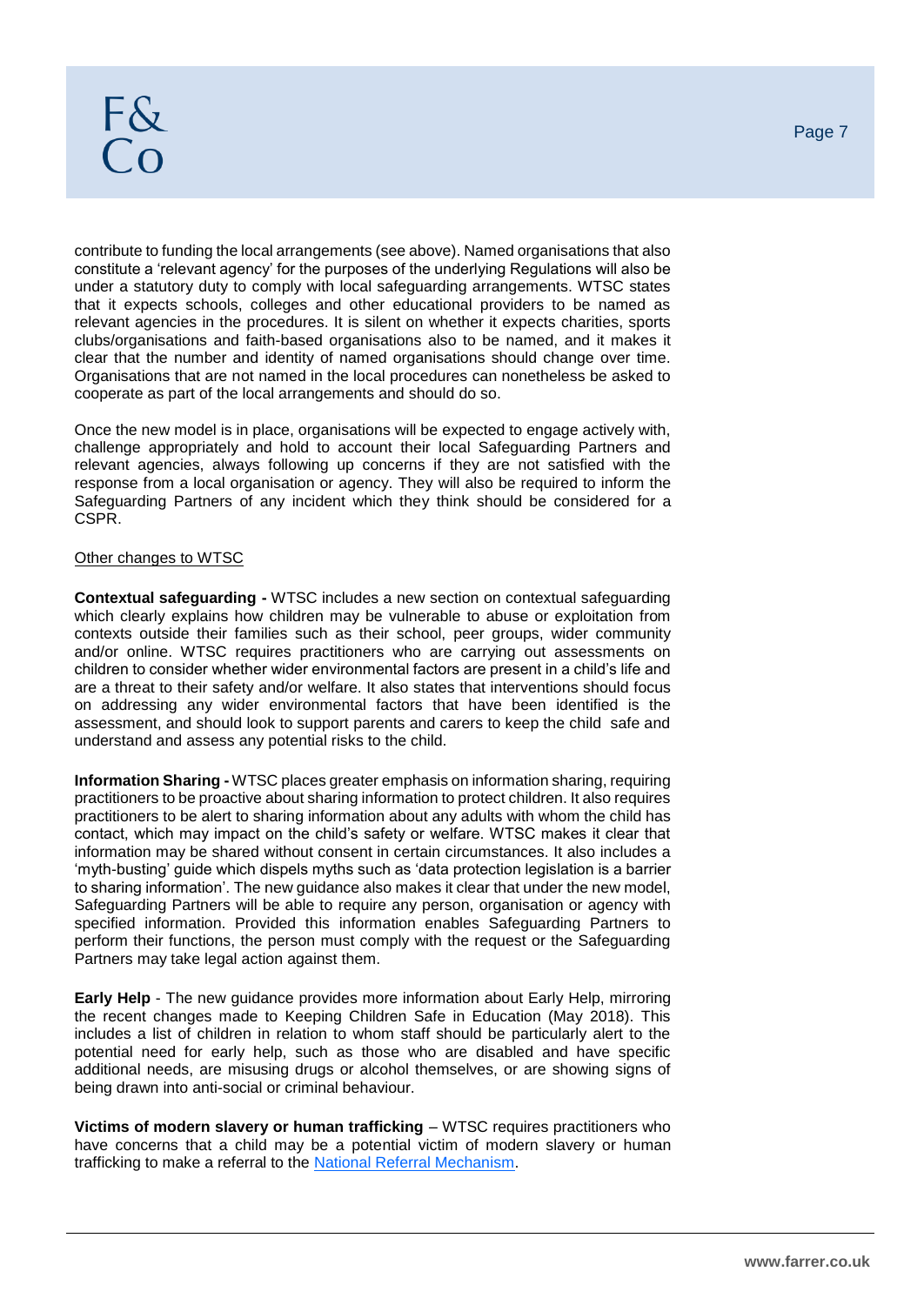#### **The Equality and Human Rights Commission (EHRC) Guidance on prejudicebased bullying**

In June 2018 EHRC published new [guidance](https://www.equalityhumanrights.com/en/advice-and-guidance/how-can-we-stop-prejudice-based-bullying-schools) on prejudice-based bullying and antibullying strategies in schools, which includes [tips for tackling discriminatory bullying,](https://www.equalityhumanrights.com/sites/default/files/tips_for_tackling_discriminatory_bullying.pdf) a video describing the scale and long lasting impact of bullying on pupils' lives, guidance on what to do when prejudice-based bullying happens, and advice on [using data to](https://www.equalityhumanrights.com/sites/default/files/using-data-to-inform-and-evaluate-anti-bullying-strategies.pdf)  [inform and evaluate anti-bullying strategies.](https://www.equalityhumanrights.com/sites/default/files/using-data-to-inform-and-evaluate-anti-bullying-strategies.pdf)

'Prejudice-based bullying' is defined by EHRC as any type of direct physical or verbal bullying, indirect bullying or cyberbullying based on a 'protected characteristic' as set out in the Equality Act 2010, namely: age, disability, gender, gender reassignment, pregnancy and maternity, race, religion or belief and sexual orientation. Although aimed at schools, the principles set out in this guidance are applicable to organisations in other sectors.

Although gender-based bullying has received a lot of attention from academics, organisations and policy makers, far less attention has been paid to bullying based on protected characteristics other than gender. This new guidance is therefore a welcome development that will encourage schools to tackle wider forms of bullying. The Guidance encourages schools to take a 'whole school' approach, to consider how they approach equality, inclusion and diversity issues generally and to use data to understand what type of bullying is taking place in their school. Guidance for responding to a bullying incident include taking every report seriously, not blaming the child who has allegedly been bullied and avoiding stereotypes.

This new Guidance will also feed into our peer-on-peer abuse toolkit for schools, which we are in the process of updating, in consultation with a number of external safeguarding experts. An interim version of the toolkit, designed in consultation with Dr. Carlene Firmin and published in December 2017, is available [here.](https://www.farrer.co.uk/Global/Peer-on-peer%20abuse%20toolkit%2014.pdf) A revised version will be published in September 2018.

#### **What steps should organisations take in light of these developments?**

- All senior leaders and frontline practitioners working with children should read and familiarise themselves with the changes that have been made to the WTSC;
- Senior leaders and designated safeguarding staff in organisations working with children should make any changes required by the revisions to Chapter Two of WTSC, which may include:
	- ➢ Taking any action (for example, providing additional training) necessary to ensure that the **Senior Board level with leadership responsibility for safeguarding** has the required knowledge, skills and expertise or is sufficiently qualified and experienced to undertake the role effectively;
	- ➢ Ensuring that their organisation's **safeguarding and whistle-blowing policies** cross-refer to each other and enable staff to escalate matters when their child safeguarding concerns are not being addressed within their organisation or by other agencies;